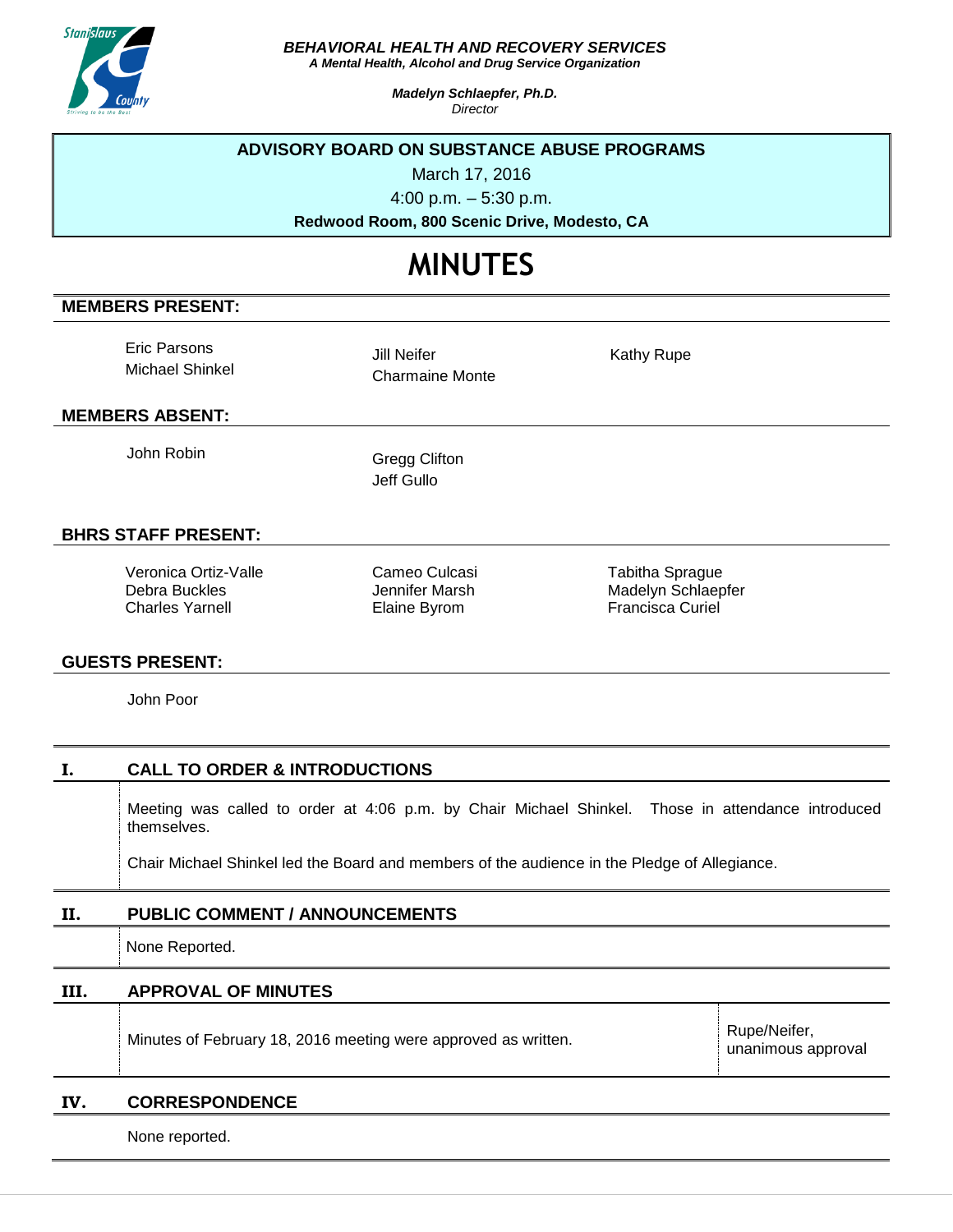## **ADVISORY BOARD ON SUBSTANCE ABUSE PROGRAMS**

March 17, 2016

4:00 p.m. – 5:30 p.m.

#### **Redwood Room, 800 Scenic Drive, Modesto, CA**

## **V. FACILITATION: POTENTIAL MERGE**

Madelyn Schlaepfer, Ph.D., introduced Christy Almen from the Community Services Agency (CSA). Christy was invited to facilitate and guide the Advisory Board on Substance Abuse Programs (ABSAP) and the Mental Health Board (MHB) on the idea of a potential merger. The intent of this discussion was to identify concerns and challenges from both boards, not to resolve on how to merge.

## **VI. COMMITTEE REPORTS**

#### **Executive:**

The Executive Committee meets the  $2^{nd}$  Tuesday of the month at 4:00 p.m. to set the agenda.

#### **Criminal Justice Oversight/Forensics Committee:**

The next quarterly meeting will be held Wednesday, April 27, 2016, 4:00 p.m., Adult Probation, 2<sup>nd</sup> Floor Conference Room, 801 11<sup>th</sup> Street, Suite B-100, Modesto.

**Prevention Committee:** The next meeting will be held Tuesday, March 22, 2016, from 9:00 a.m. – 11:00 a.m. at Sutter Gould Education Center, 1700 McHenry Village Way, Modesto.

# **VII. CULTURAL COMPETENCY, EQUITY & SOCIAL JUSTICE COMMITTEE (CCESJC)**

The CCESJC meeting was held on March 14, 2016. Charles Yarnell summarized on the highlights of the meeting:

- Luis Molina discussed the topic of Social Justice, a component of the CCESJC efforts and how it is relevant in our community.
- Dr. Schlaepfer discussed the Culturally and Linguistically Appropriate Standards (CLAS).
- The Directing Change awards will be held on May 20, 2016 in Glendale. More information about the contest guidelines are located at www.directingchange.com
- May is Mental Health Awareness Month
- Abraham Andres has accepted the role of CCESJC Co-Chair replacing Veronica Ortiz-Valle.
- The March issue of the CCESJC Newsletter was included in the packets. The article featured the Wellness Recovery Center and Stanislaus County Behavioral Health and Recovery Services Peer Network by John Black, Coordinator, Wellness Recovery Center.

# **VIII. BEHAVIORAL HEALTH DIRECTORS REPORT**

Madelyn Schlaepfer, Ph.D., BHRS Director highlighted on the following topics:

- The Co-Occurring Treatment Residential bed availability has increased to 10.
- The Full Services Partnership Innovation Program, is moving forward. This is an outpatient intensive program formed to help stabilize those suffering with a serious mental illness and prevent hospitalization.
- Approval to opt-in to the Drug Medi-Cal Organized Delivery System Waiver will go before the Board of Supervisors in April.
- Proclamation to claim Prescription Drug Abuse Awareness Month will go before the Board of Supervisors in April.